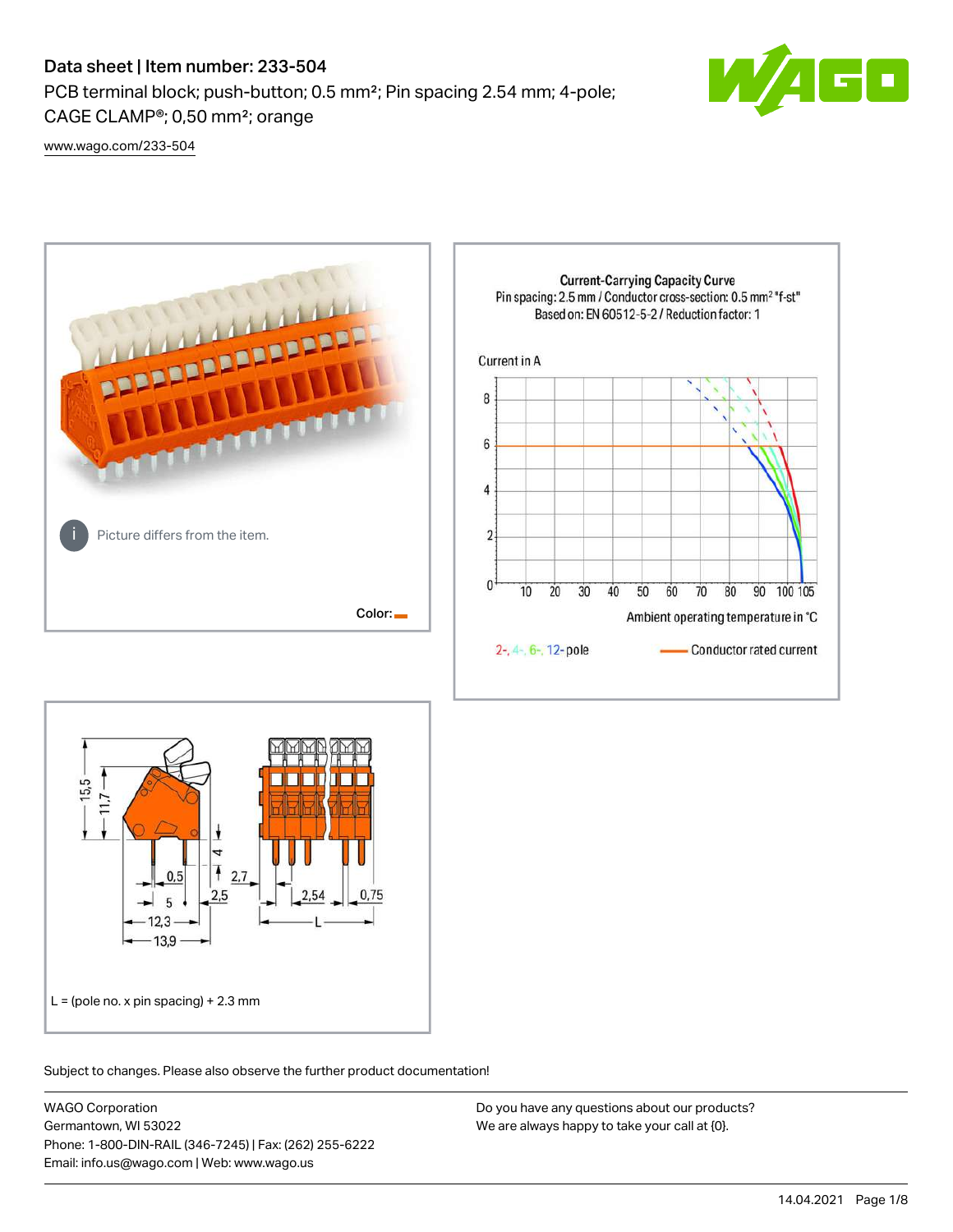

# Item description

- $\blacksquare$  Compact PCB terminal strips with CAGE CLAMP<sup>®</sup> connection and screwdriver actuation parallel or perpendicular to conductor entry
- $\blacksquare$ Double solder pins for high mechanical
- Custom color combinations

## Data Electrical data

#### IEC Approvals

| Ratings per                 | IEC/EN 60664-1                                                        |
|-----------------------------|-----------------------------------------------------------------------|
| Rated voltage (III / 3)     | 63 V                                                                  |
| Rated surge voltage (III/3) | $2.5$ kV                                                              |
| Rated voltage (III/2)       | 160 V                                                                 |
| Rated surge voltage (III/2) | $2.5$ kV                                                              |
| Nominal voltage (II/2)      | 320 V                                                                 |
| Rated surge voltage (II/2)  | $2.5$ kV                                                              |
| Rated current               | 6A                                                                    |
| Legend (ratings)            | $(III / 2)$ $\triangle$ Overvoltage category III / Pollution degree 2 |

### UL Approvals

| Approvals per                  | UL 1059 |  |
|--------------------------------|---------|--|
| Rated voltage UL (Use Group B) | 150 V   |  |
| Rated current UL (Use Group B) |         |  |

#### CSA Approvals

| Approvals per                   | CSA   |
|---------------------------------|-------|
| Rated voltage CSA (Use Group B) | 150 V |
| Rated current CSA (Use Group B) |       |

#### Connection data

| Connection technology   | CAGE CLAMP                             |
|-------------------------|----------------------------------------|
| Actuation type          | Push-button                            |
| Solid conductor         | $0.080.5$ mm <sup>2</sup> / 28  20 AWG |
| Fine-stranded conductor | $0.080.5$ mm <sup>2</sup> / 28  20 AWG |

Subject to changes. Please also observe the further product documentation!

| <b>WAGO Corporation</b>                                | Do you have any questions about our products? |
|--------------------------------------------------------|-----------------------------------------------|
| Germantown, WI 53022                                   | We are always happy to take your call at {0}. |
| Phone: 1-800-DIN-RAIL (346-7245)   Fax: (262) 255-6222 |                                               |
| Email: info.us@wago.com   Web: www.wago.us             |                                               |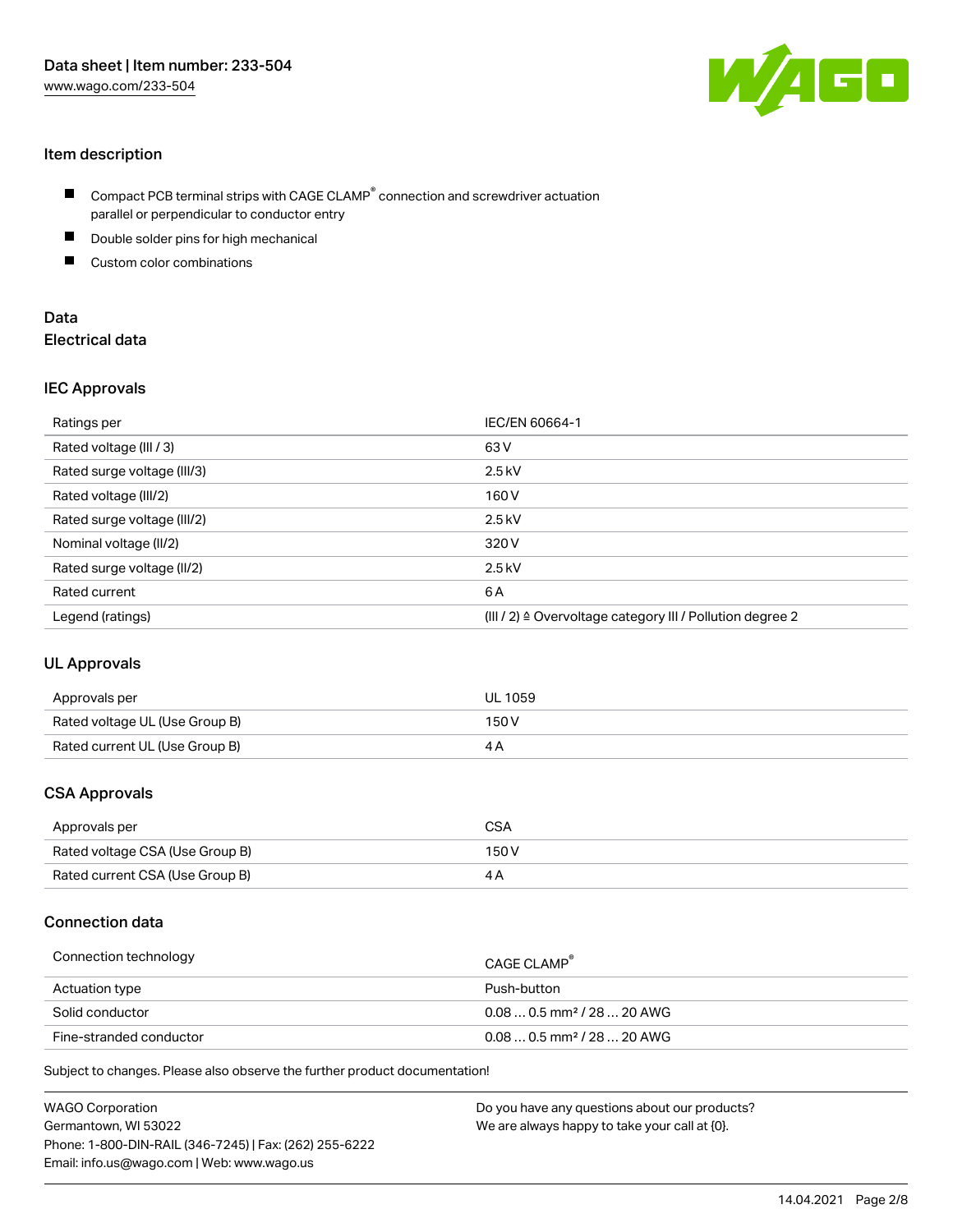# Data sheet | Item number: 233-504

[www.wago.com/233-504](http://www.wago.com/233-504)



| Fine-stranded conductor; with insulated ferrule   | $0.25 \text{ mm}^2$                                                                                                                                                                 |
|---------------------------------------------------|-------------------------------------------------------------------------------------------------------------------------------------------------------------------------------------|
| Fine-stranded conductor; with uninsulated ferrule | $0.25 \text{ mm}^2$                                                                                                                                                                 |
| Note (conductor cross-section)                    | Terminating 0.75 mm <sup>2</sup> /18 AWG conductors is possible; however<br>insulation diameter allows only every other clamping unit to be<br>terminated with this conductor size. |
| Strip length                                      | $56$ mm $/ 0.20.24$ inch                                                                                                                                                            |
| Conductor connection direction to PCB             | 30 <sup>°</sup>                                                                                                                                                                     |
| Pole No.                                          | 4                                                                                                                                                                                   |
| Total number of connection points                 | 4                                                                                                                                                                                   |
| Total number of potentials                        | 4                                                                                                                                                                                   |
| Number of connection types                        |                                                                                                                                                                                     |
| Number of levels                                  |                                                                                                                                                                                     |

# Physical data

| Pin spacing                          | 2.54 mm / 0.1 inch       |
|--------------------------------------|--------------------------|
| Width                                | 12.46 mm / 0.491 inch    |
| Height                               | 19.5 mm / 0.768 inch     |
| Height from the surface              | 15.5 mm / 0.61 inch      |
| Depth                                | 13.9 mm / 0.547 inch     |
| Solder pin length                    | 4 mm                     |
| Solder pin dimensions                | $0.5 \times 0.75$ mm     |
| Drilled hole diameter with tolerance | 1 1 <sup>(+0.1)</sup> mm |

#### PCB contact

| PCB Contact                         | тнт                                      |
|-------------------------------------|------------------------------------------|
| Solder pin arrangement              | over the entire terminal strip (in-line) |
| Number of solder pins per potential |                                          |

## Material data

| orange                                  |
|-----------------------------------------|
|                                         |
| Polyamide (PA66)                        |
| V <sub>0</sub>                          |
| Chrome nickel spring steel (CrNi)       |
| Electrolytic copper ( $E_{\text{Cu}}$ ) |
| tin-plated                              |
| 0.032 MJ                                |
|                                         |

Subject to changes. Please also observe the further product documentation!

| <b>WAGO Corporation</b>                                | Do you have any questions about our products? |
|--------------------------------------------------------|-----------------------------------------------|
| Germantown, WI 53022                                   | We are always happy to take your call at {0}. |
| Phone: 1-800-DIN-RAIL (346-7245)   Fax: (262) 255-6222 |                                               |
| Email: info.us@wago.com   Web: www.wago.us             |                                               |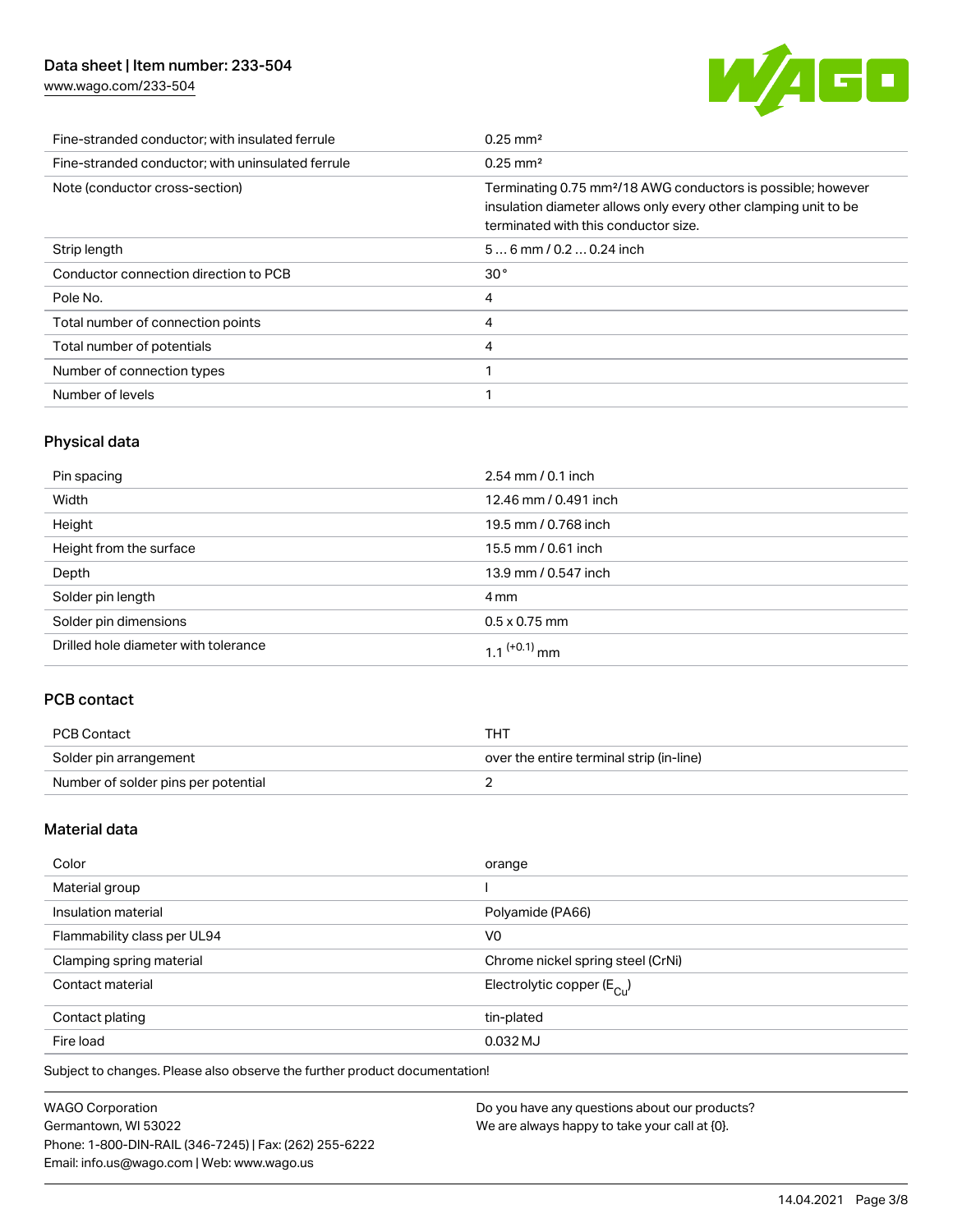[www.wago.com/233-504](http://www.wago.com/233-504)



| Weight                            | 1.7 <sub>g</sub>    |  |
|-----------------------------------|---------------------|--|
| <b>Environmental requirements</b> |                     |  |
| Limit temperature range           | $-60+105 °C$        |  |
| <b>Commercial data</b>            |                     |  |
| Product Group                     | 4 (Printed Circuit) |  |
| Packaging type                    | <b>BOX</b>          |  |
| Country of origin                 | <b>CH</b>           |  |
| <b>GTIN</b>                       | 4045454050283       |  |
| Customs tariff number             | 8536904000          |  |

#### Country specific Approvals

Email: info.us@wago.com | Web: www.wago.us

| Logo                                            | Approval                                                                   | <b>Additional Approval Text</b>                                                                | Certificate<br>name   |
|-------------------------------------------------|----------------------------------------------------------------------------|------------------------------------------------------------------------------------------------|-----------------------|
|                                                 | <b>CCA</b><br>DEKRA Certification B.V.                                     | EN 60998                                                                                       | <b>NTRNL</b><br>6946  |
| EMA<br>EUR                                      | <b>CCA</b><br>DEKRA Certification B.V.                                     | EN 60998                                                                                       | 2153951.01            |
|                                                 | <b>CCA</b><br>DEKRA Certification B.V.                                     | EN 60947-7-4                                                                                   | <b>NTR NL</b><br>7786 |
|                                                 | <b>CSA</b><br>DEKRA Certification B.V.                                     | C <sub>22.2</sub>                                                                              | 1465035               |
| EMA<br>EUR                                      | <b>KEMA/KEUR</b><br>DEKRA Certification B.V.                               | EN 60947-7-4                                                                                   | 71-111040             |
| <b>Ship Approvals</b>                           |                                                                            |                                                                                                |                       |
| Logo                                            | Approval                                                                   | <b>Additional Approval Text</b>                                                                | Certificate<br>name   |
|                                                 | Subject to changes. Please also observe the further product documentation! |                                                                                                |                       |
| <b>WAGO Corporation</b><br>Germantown, WI 53022 | Phone: 1-800-DIN-RAIL (346-7245)   Fax: (262) 255-6222                     | Do you have any questions about our products?<br>We are always happy to take your call at {0}. |                       |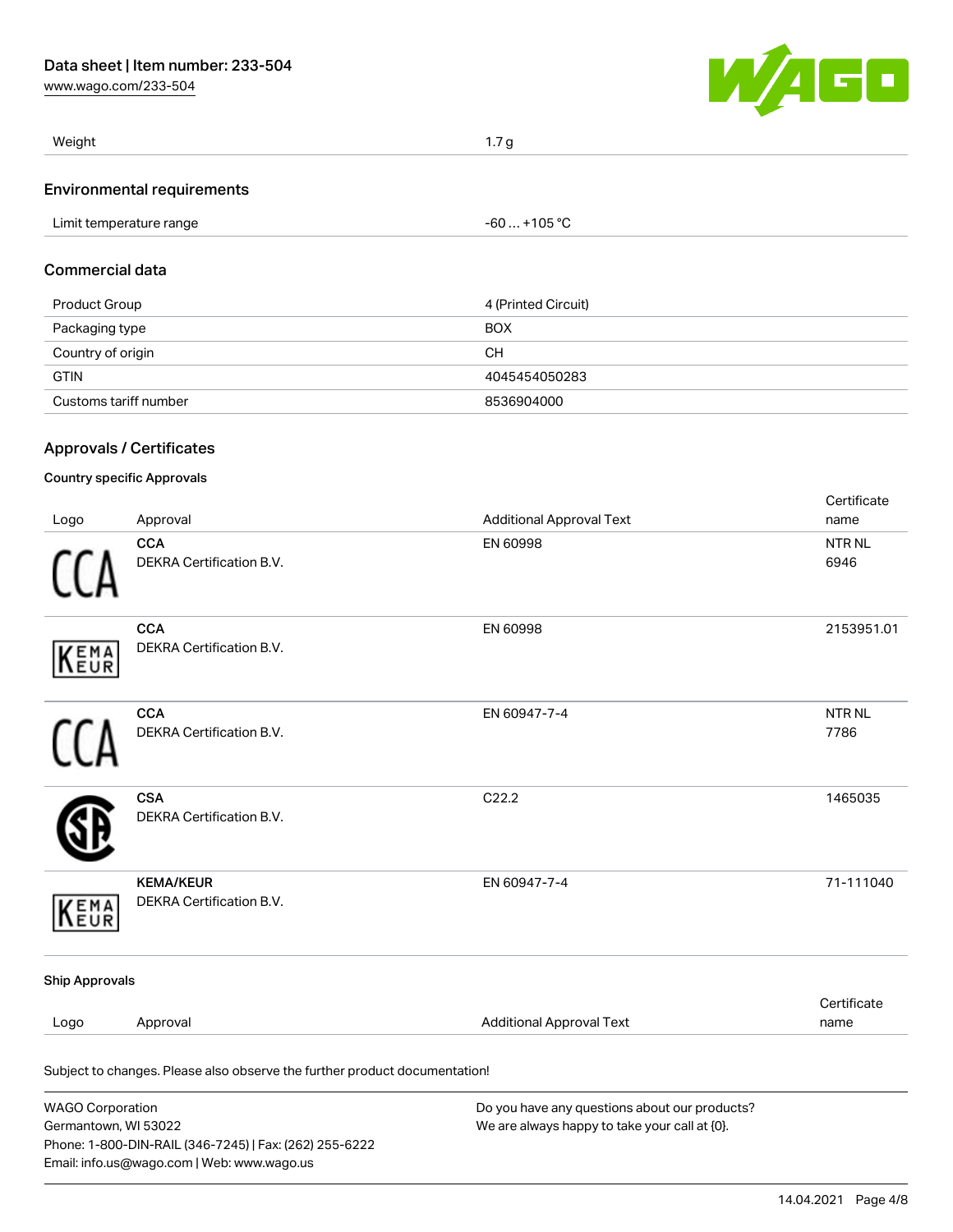# Data sheet | Item number: 233-504





| ABS                              | <b>ABS</b><br>American Bureau of Shipping               |                  | $19 -$<br>HG1869876-<br><b>PDA</b> |
|----------------------------------|---------------------------------------------------------|------------------|------------------------------------|
| <b>BUREAU</b>                    | BV<br>Bureau Veritas S.A.                               | <b>IEC 60998</b> | 11915/D0<br>BV                     |
| <b>DNV-GL</b><br><b>MARITIME</b> | <b>DNV GL</b><br>Det Norske Veritas, Germanischer Lloyd |                  | TAE000016Z                         |

## UL-Approvals

|                               |                               |                                 | Certificate |
|-------------------------------|-------------------------------|---------------------------------|-------------|
| Logo                          | Approval                      | <b>Additional Approval Text</b> | name        |
|                               | UL                            | <b>UL 1059</b>                  | 20190731-   |
| J<br>$\overline{\phantom{a}}$ | UL International Germany GmbH |                                 | E45172      |

# Compatible products

Email: info.us@wago.com | Web: www.wago.us

### ferrule

|                         | Item no.: 216-131                                                                                       |                                                  | www.wago.com/216-131             |
|-------------------------|---------------------------------------------------------------------------------------------------------|--------------------------------------------------|----------------------------------|
|                         | Ferrule; Sleeve for 0.25 mm <sup>2</sup> / AWG 24; uninsulated; electro-tin plated; silver-colored      |                                                  |                                  |
|                         | Item no.: 216-151                                                                                       |                                                  | www.wago.com/216-151             |
|                         | Ferrule; Sleeve for 0.25 mm <sup>2</sup> / AWG 24; uninsulated; electro-tin plated                      |                                                  |                                  |
|                         | Item no.: 216-301                                                                                       |                                                  |                                  |
|                         | Ferrule; Sleeve for 0.25 mm <sup>2</sup> / AWG 24; insulated; electro-tin plated; yellow                |                                                  | www.wago.com/216-301             |
|                         | Item no.: 216-321                                                                                       |                                                  |                                  |
|                         | Ferrule; Sleeve for 0.25 mm <sup>2</sup> / AWG 24; insulated; electro-tin plated; yellow                |                                                  | www.wago.com/216-321             |
|                         | <b>Marking accessories</b>                                                                              |                                                  |                                  |
|                         | Item no.: 210-331/250-202                                                                               |                                                  | www.wago.com/210-331             |
|                         | Marking strips; as a DIN A4 sheet; MARKED; 1-16 (400x); Height of marker strip: 2.3 mm/0.091 in; Strip  |                                                  | /250-202                         |
|                         | length 182 mm; Horizontal marking; Self-adhesive; white                                                 |                                                  |                                  |
|                         | Item no.: 210-331/250-204                                                                               |                                                  |                                  |
|                         | Marking strips; as a DIN A4 sheet; MARKED; 17-32 (400x); Height of marker strip: 2.3 mm/0.091 in; Strip |                                                  | www.wago.com/210-331<br>/250-204 |
|                         | length 182 mm; Horizontal marking; Self-adhesive; white                                                 |                                                  |                                  |
|                         | Item no.: 210-331/250-206                                                                               |                                                  |                                  |
|                         | Marking strips; as a DIN A4 sheet; MARKED; 33-48 (400x); Height of marker strip: 2.3 mm/0.091 in; Strip |                                                  | www.wago.com/210-331<br>/250-206 |
|                         | Subject to changes. Please also observe the further product documentation!                              |                                                  |                                  |
| <b>WAGO Corporation</b> |                                                                                                         | Do you have any questions about our products?    |                                  |
| Germantown, WI 53022    |                                                                                                         | We are always happy to take your call at $[0]$ . |                                  |
|                         | Phone: 1-800-DIN-RAIL (346-7245)   Fax: (262) 255-6222                                                  |                                                  |                                  |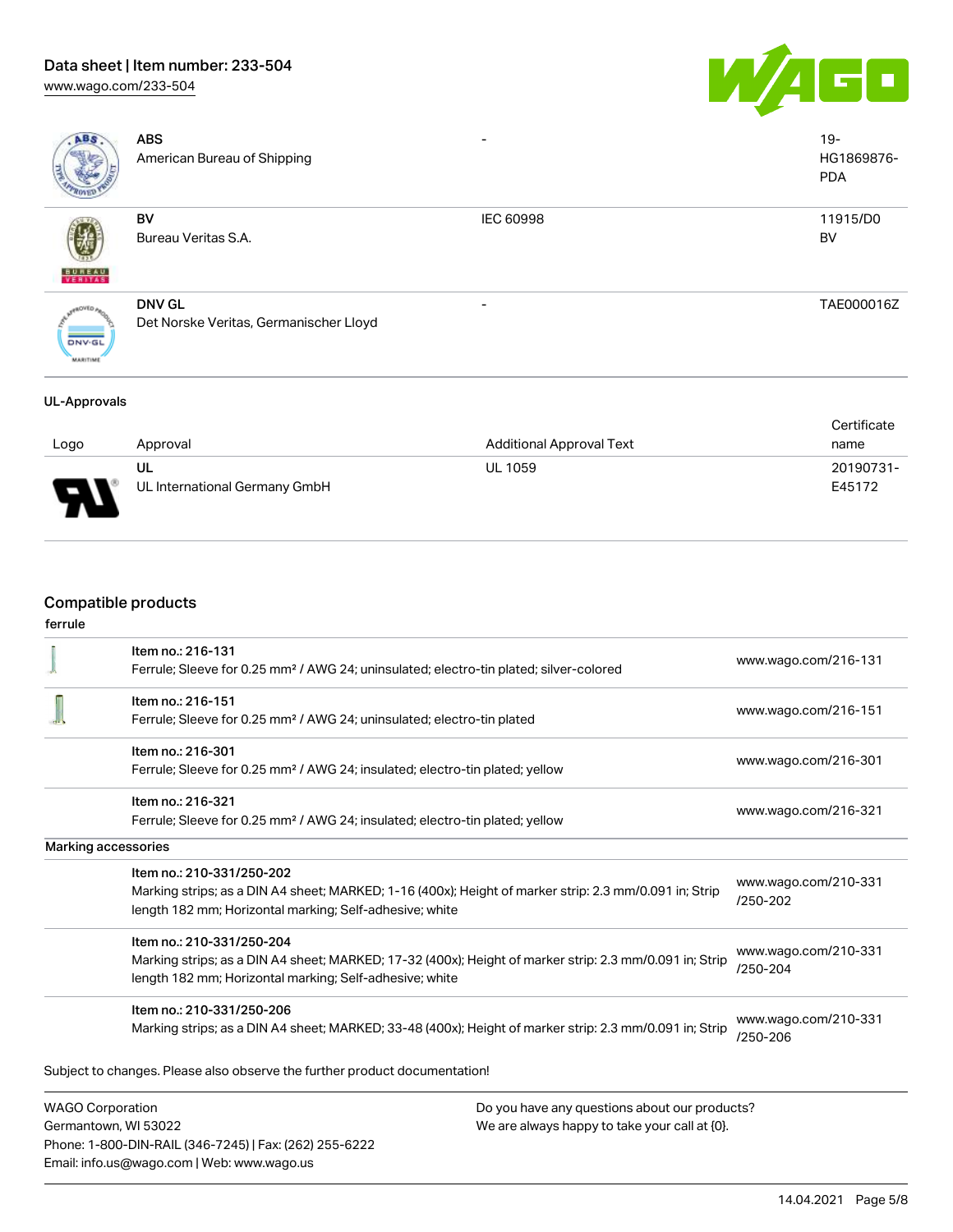length 182 mm; Horizontal marking; Self-adhesive; white



|       | Item no.: 210-331/250-207<br>Marking strips; as a DIN A4 sheet; MARKED; 1-48 (100x); Height of marker strip: 2.3 mm/0.091 in; Strip<br>length 182 mm; Horizontal marking; Self-adhesive; white  | www.wago.com/210-331<br>/250-207 |
|-------|-------------------------------------------------------------------------------------------------------------------------------------------------------------------------------------------------|----------------------------------|
|       | Item no.: 210-331/254-202<br>Marking strips; as a DIN A4 sheet; MARKED; 1-16 (400x); Height of marker strip: 2.3 mm/0.091 in; Strip<br>length 182 mm; Horizontal marking; Self-adhesive; white  | www.wago.com/210-331<br>/254-202 |
|       | Item no.: 210-331/254-204<br>Marking strips; as a DIN A4 sheet; MARKED; 17-32 (400x); Height of marker strip: 2.3 mm/0.091 in; Strip<br>length 182 mm; Horizontal marking; Self-adhesive; white | www.wago.com/210-331<br>/254-204 |
|       | Item no.: 210-331/254-206<br>Marking strips; as a DIN A4 sheet; MARKED; 33-48 (400x); Height of marker strip: 2.3 mm/0.091 in; Strip<br>length 182 mm; Horizontal marking; Self-adhesive; white | www.wago.com/210-331<br>/254-206 |
|       | Item no.: 210-331/254-207<br>Marking strips; as a DIN A4 sheet; MARKED; 1-48 (100x); Height of marker strip: 2.3 mm/0.091 in; Strip<br>length 182 mm; Horizontal marking; Self-adhesive; white  | www.wago.com/210-331<br>/254-207 |
| tools |                                                                                                                                                                                                 |                                  |
|       | Item no.: 210-648<br>Operating tool; Blade: 2.5 x 0.4 mm; with a partially insulated shaft; angled; short                                                                                       | www.wago.com/210-648             |
|       | Item no.: 210-719<br>Operating tool; Blade: 2.5 x 0.4 mm; with a partially insulated shaft                                                                                                      | www.wago.com/210-719             |

# Downloads Documentation

| <b>Additional Information</b> |                |        |          |
|-------------------------------|----------------|--------|----------|
| Technical explanations        | 3 апр. 2019 г. | pdf    | Download |
|                               |                | 2.0 MB |          |

# CAD files

## CAE data

| EPLAN Data Portal 233-504    | URL        | Download |
|------------------------------|------------|----------|
| ZUKEN Portal 233-504         | URL        | Download |
| <b>PCB Design</b>            |            |          |
| Symbol and Footprint 233-504 | <b>URL</b> | Download |

Subject to changes. Please also observe the further product documentation!

WAGO Corporation Germantown, WI 53022 Phone: 1-800-DIN-RAIL (346-7245) | Fax: (262) 255-6222 Email: info.us@wago.com | Web: www.wago.us Do you have any questions about our products? We are always happy to take your call at {0}.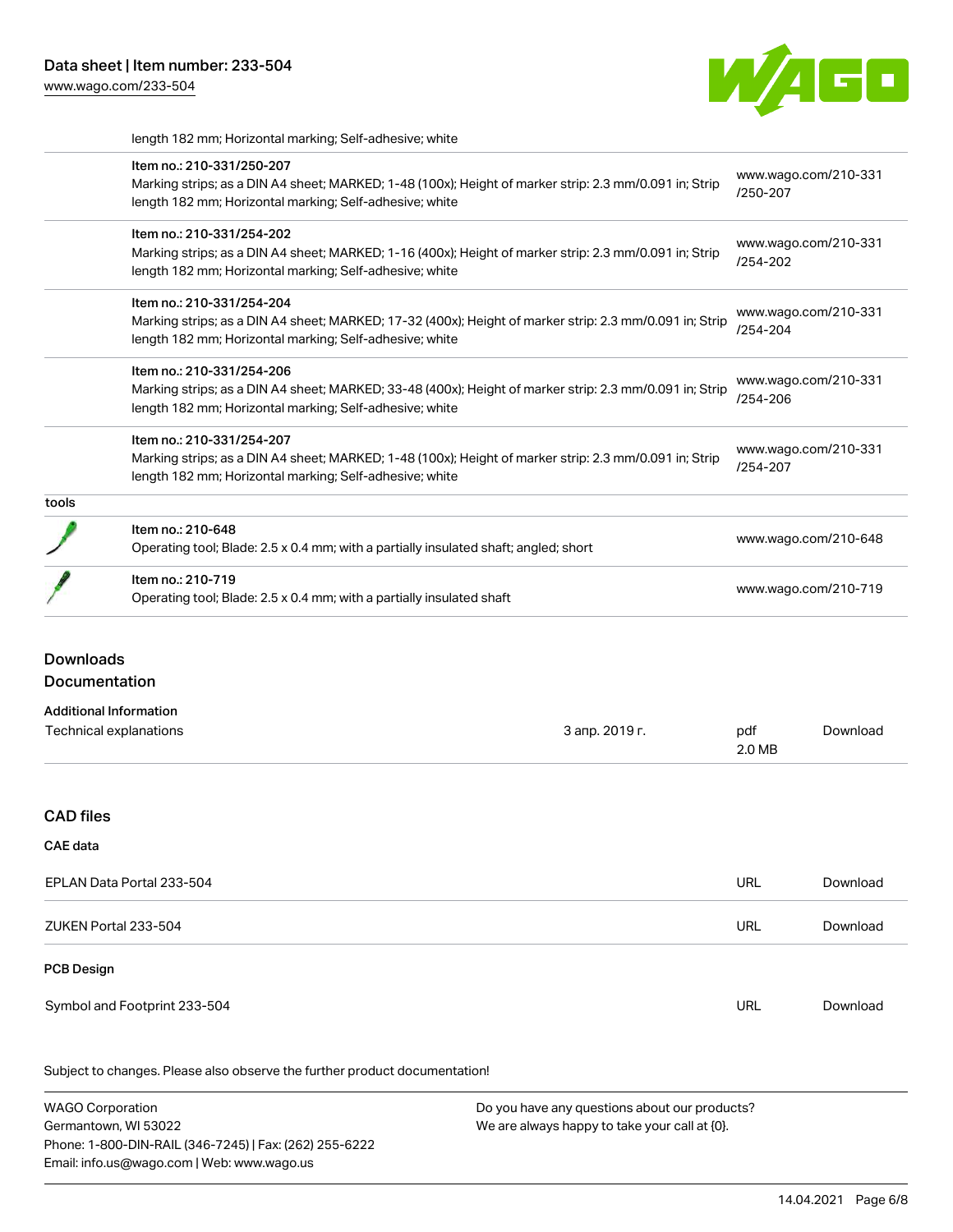# Data sheet | Item number: 233-504 [www.wago.com/233-504](http://www.wago.com/233-504)



CAx data for your PCB design, consisting of "schematic symbols and PCB footprints", allow easy integration of the WAGO component into your development environment.

#### Supported formats:

- $\blacksquare$ Accel EDA 14 & 15
- $\blacksquare$ Altium 6 to current version
- $\blacksquare$ Cadence Allegro
- $\blacksquare$ **DesignSpark**
- $\blacksquare$ Eagle Libraries
- $\blacksquare$ KiCad
- $\blacksquare$ Mentor Graphics BoardStation
- $\blacksquare$ Mentor Graphics Design Architect
- $\blacksquare$ Mentor Graphics Design Expedition 99 and 2000
- П OrCAD 9.X PCB and Capture
- $\blacksquare$ PADS PowerPCB 3, 3.5, 4.X, and 5.X
- $\blacksquare$ PADS PowerPCB and PowerLogic 3.0
- $\blacksquare$ PCAD 2000, 2001, 2002, 2004, and 2006
- $\blacksquare$ Pulsonix 8.5 or newer
- $\blacksquare$ STL
- $\blacksquare$ 3D STEP
- $\blacksquare$ TARGET 3001!
- $\blacksquare$ View Logic ViewDraw
- $\blacksquare$ Quadcept

CAD data

- $\blacksquare$ Zuken CadStar 3 and 4
- $\blacksquare$ Zuken CR-5000 and CR-8000

Email: info.us@wago.com | Web: www.wago.us

PCB Component Libraries (EDA), PCB CAD Library Ultra Librarian

| UAD uata                                                                                                                                       |                                               |            |          |
|------------------------------------------------------------------------------------------------------------------------------------------------|-----------------------------------------------|------------|----------|
| 2D/3D Models 233-504                                                                                                                           |                                               | <b>URL</b> | Download |
| <b>Environmental Product Compliance</b>                                                                                                        |                                               |            |          |
| <b>Compliance Search</b>                                                                                                                       |                                               |            |          |
| Environmental Product Compliance 233-504                                                                                                       |                                               | URL        | Download |
| PCB terminal block; push-button; 0.5 mm <sup>2</sup> ; Pin spacing 2.54 mm; 4-pole; CAGE<br>CLAMP <sup>®</sup> ; 0,50 mm <sup>2</sup> ; orange |                                               |            |          |
| Subject to changes. Please also observe the further product documentation!                                                                     |                                               |            |          |
| <b>WAGO Corporation</b>                                                                                                                        | Do you have any questions about our products? |            |          |
| Germantown, WI 53022<br>We are always happy to take your call at {0}.                                                                          |                                               |            |          |
| Phone: 1-800-DIN-RAIL (346-7245)   Fax: (262) 255-6222                                                                                         |                                               |            |          |